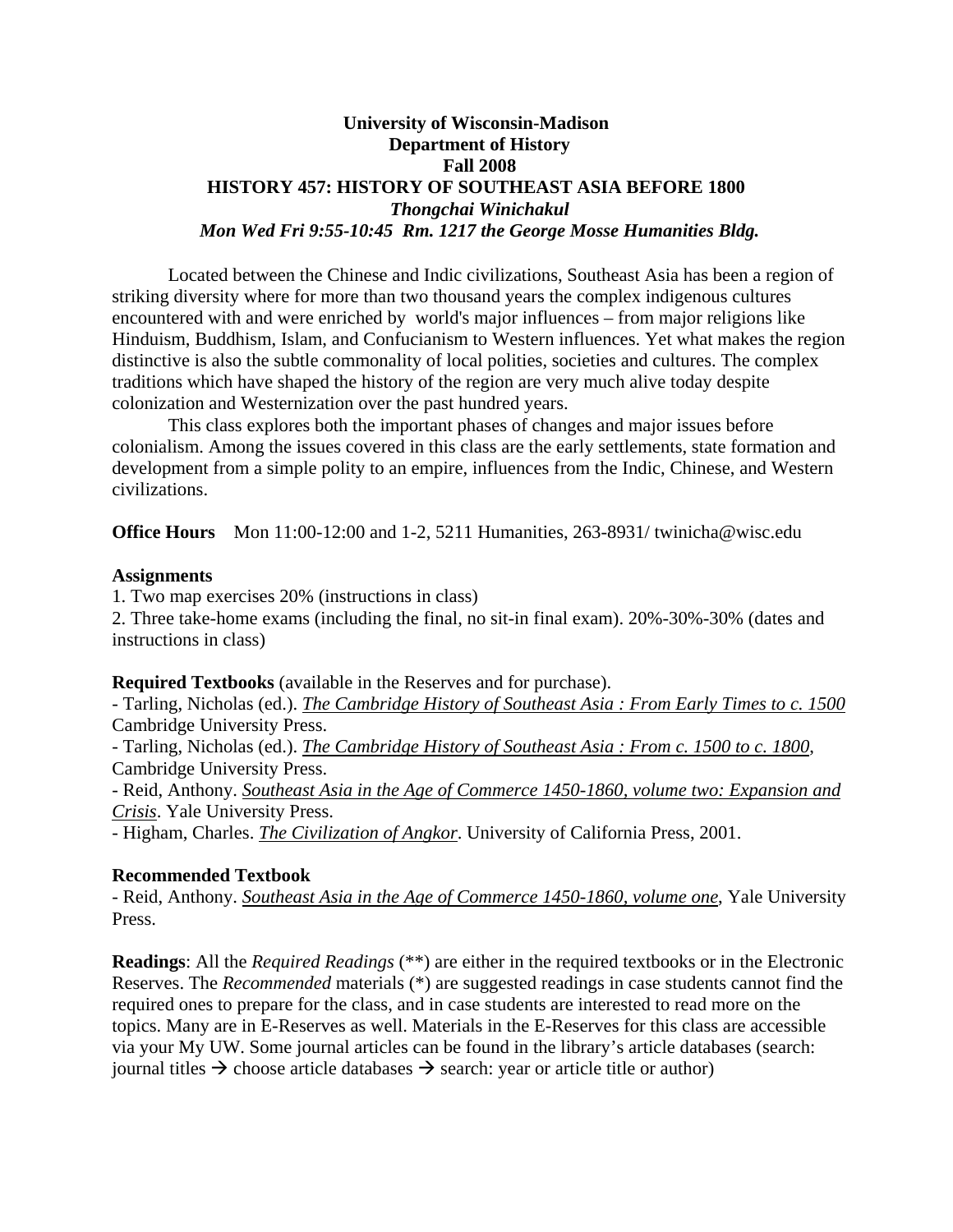### **TOPICS AND SCHEDULE**

**This schedule may change if needed. Changes will be announced in advance in class.** 

| Week $1$ (Sept 3)           | Introduction – The course: objectives, scope, contents, assignments,<br>reading materials, and other class business. |
|-----------------------------|----------------------------------------------------------------------------------------------------------------------|
| (Sept 5)                    | Land and peoples, diversity and similarity.                                                                          |
| Week $2$ (Sept 8-12)        | Prehistory and archaeology: geography, settlements and early polity                                                  |
| <b>Week 3 (Sept 15-19)</b>  | Early states, $2^{nd}$ to $8^{th}$ or $9^{th}$ c.: Indianization vs Localization                                     |
| <b>Week 4</b> (Sept 22-26)  | The "classical states", $9^{th}$ to $14^{th}$ c. and the $13^{th}$ c. transition                                     |
| Week $5$ (Sept 29-Oct 3)    | What was a "state" in pre 1800 Southeast Asia? <i>mandala</i> , kingdom<br>and empire                                |
| <b>Week 6</b> (Oct $6-10$ ) | Early modern development, $15^{th}$ -18 <sup>th</sup> c. (1) emerging empires                                        |
| <b>Week 7 (Oct 13-17)</b>   | Early modern development, $15^{th}$ -18 <sup>th</sup> c. (2) trade and states                                        |
| <b>Week 8 (Oct 20-24)</b>   | The Philippines before 1800                                                                                          |
| <b>Week 9 (Oct 27-31)</b>   | Religions, especially Islamization $(14th-17th c.)$                                                                  |
| <b>Week 10 (Nov 3-7)</b>    | Kingship, power and legitimacy                                                                                       |
| <b>Week 11 (Nov 10-14)</b>  | Slavery, bondage, social stratification                                                                              |
| <b>Week 12 (Nov 17-21)</b>  | Chinese and other foreigners, Outside influences                                                                     |
| <b>Week 13 (Nov 24)</b>     |                                                                                                                      |
| <b>Week 14</b> (Dec $1-5$ ) | Transitions at the dawn of the colonial period                                                                       |
| <b>Week 15 (Dec 8-12)</b>   | Questions on evidence and historiography, and Closing                                                                |

### **READING MATERIALS FOR EACH TOPICS**

**(\*\* = Required; \* = Recommended & substitute for the required ones)** 

### *Introduction: Southeast Asia*

\* Reid. Southeast Asia in the Age of Commerce 1450-1860, vol. 1, 1-119

\* Emmerson, Donald. "What's in the Name `Southeast Asia'?" Journal of Southeast Asian Studies, 15 (1984): 1-21.

### *Prehistory: migrations, early settlements and polity*

\*\* Tarling (ed.). Cambridge History of Southeast Asia : From Early Times c. 1500, chap 2 by Peter Bellwood.

\*\* Higham. The Civilization of Angkor. Chapter 2 and 3

## *The early states*  $2^{nd}$  -  $9^{th}$  c.

\*\* Higham. The Civilization of Angkor. Chapter 3 and 4 \*\* Tarling (ed.). Cambridge History of Southeast Asia : From Early Times c. 1500, pp. 137-157 and pp.183-215.

*Indianization vs. Localization* \*\*Coedes. The Indianized States of Southeast Asia, 14-35. \*\*Wolters, O.W. History, Culture and Region in Southeast Asia Perspectives ,15-26, 107-125.

# *The "classical states", 9<sup>th</sup> - 14<sup>th</sup> c.*

\*\* Tarling (ed.). Cambridge History of Southeast Asia : From Early Times c. 1500, pp.157-181 and 215-272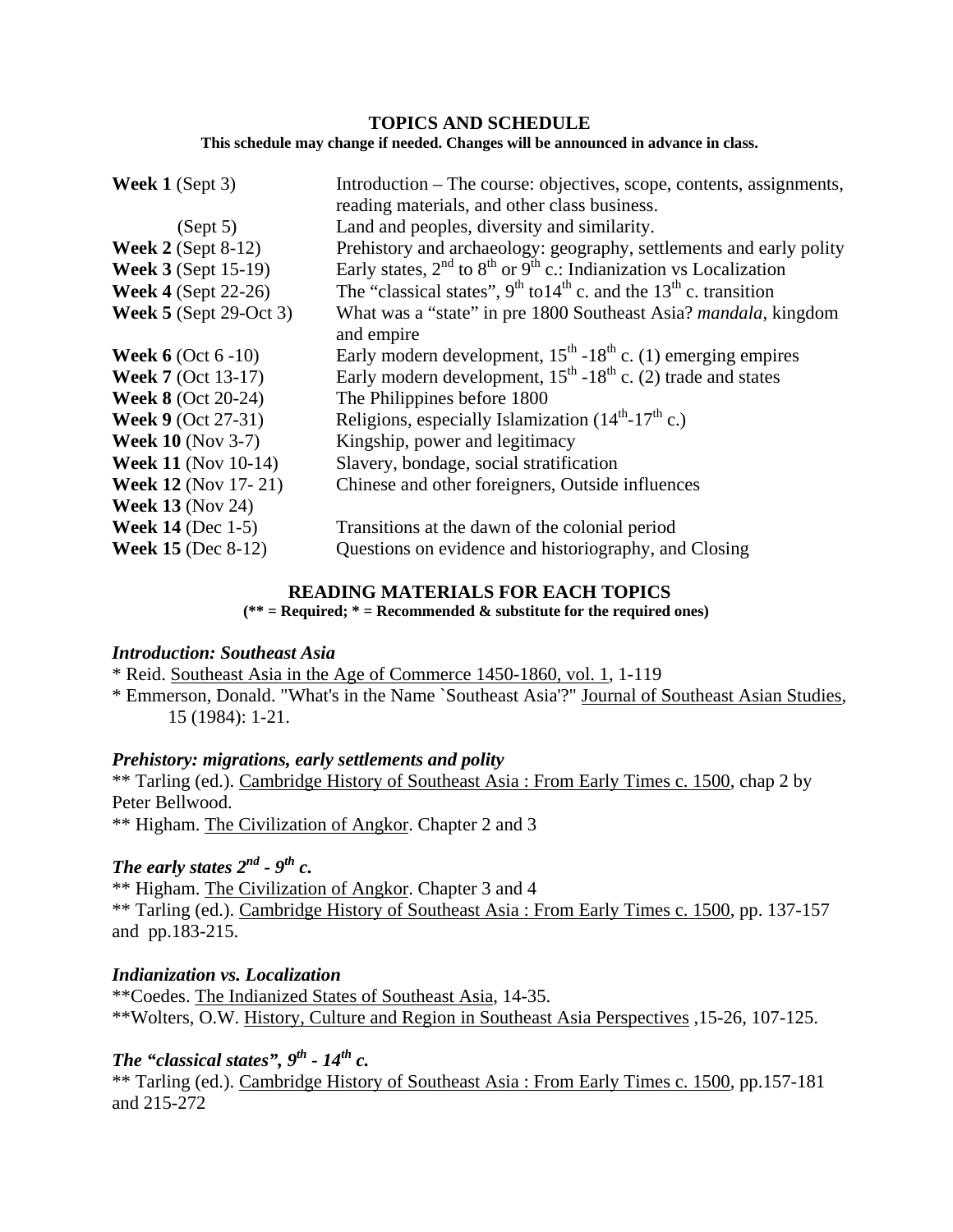\*\* Higham. The Civilization of Angkor. Chapter 5-7

\* David K. Wyatt. "Relics, Oaths and Politics in Thirteenth-Century Siam" Journal of Southeast Asian Studies 32, 1 (Feb 2001): 3-66.

## *What was a "state"?: kingdom, empire and mandala*

\*\*Kulke, Hermann. "The Early and Imperial Kingdoms in Southeast Asian History," in Southeast Asia in the 9th to 14th, 1-22

\*\* Day, Tony. "Ties That (Un)Bind: Families and States in Pre-modern Southeast Asia" Journal of Asian Studies, 55, 2 (1996): 384-409

## *"Pre-modern" development, 15th -18th c.(1) emerging empires*

\*\*Tarling (ed.).The Cambridge History of Southeast Asia: From c. 1500 to c. 1800, chap2 by Barbara Watson Andaya; OR

\*\* Lieberman, Victor. "Local Integration and Eurasian Analogies: Structuring Southeast Asian History," Modern Asian Studies 27, 3 (1993): 475-572.

(This article is accessible on-line via journal database. MadCat: Basic Search  $\rightarrow$  Modern Asian Studies  $\rightarrow$  JSTOR  $\rightarrow$ browse the journal  $\rightarrow$  choose year 1993  $\rightarrow$  the article)

# *"Pre-modern" development, 15th -18th c. (2) trade and states*

\*\*Tarling (ed.).The Cambridge History of Southeast Asia: From c. 1500 to c. 1800, chap3 by Anthony Reid; OR

\*\* Reid. Southeast Asia in the Age of Commerce, vol. 2. 1-61, 204-266.

## *The Philippines before 1800*

\*\* Hutterer, Karl. "A Balance of Trade: The Social Nature of Late Pre-Hispanic Philippines" (published lecture, 1985, 12 pages)

\*\* Scott, William H. "Why Did Tupas Betray Dagami?" in Looking for the Prehispanic Filipino, 1992, pp. 159-170.

\*\* Owen, NormanG. "The Spanish Philippines" in The Emergence of Modern Southeast Asia, 2002, pp. 147-157.

## *Religions*

\*\* Tarling (ed.). Cambridge History of Southeast Asia : From Early Times c. 1500, chap 5 by de Casparis and Mabbett

\*\* Tarling (ed.).Cambridge History of Southeast Asia: From c. 1500 to c. 1800, chap 4 by Barbara Andaya and Yoneo Ishii

\* Reid. Age of Commerce, vol. 2. 132-201.

## *Kingship, power and moral legitimacy*

\*\*Anderson, Benedict. "The Idea of Power in Javanese Culture," in Culture and Politics in Indonesia ed. Claire Holt, pp.1-69.

\* Wolters, O.W. History, Culture and Region in Southeast Asia Perspectives,15-26.

## *Slavery, bondage, social stratifications*

\*\* Reid, Anthony. ed. Slavery, Bondage and Dependency in Southeast Asia. 1-43 \*\* Andaya, Barbara ed. Other Pasts: women, gender and history in early modern Southeast Asia. See the articles by Barbara Andaya, and Junko Koizumi, pp. 231-268.